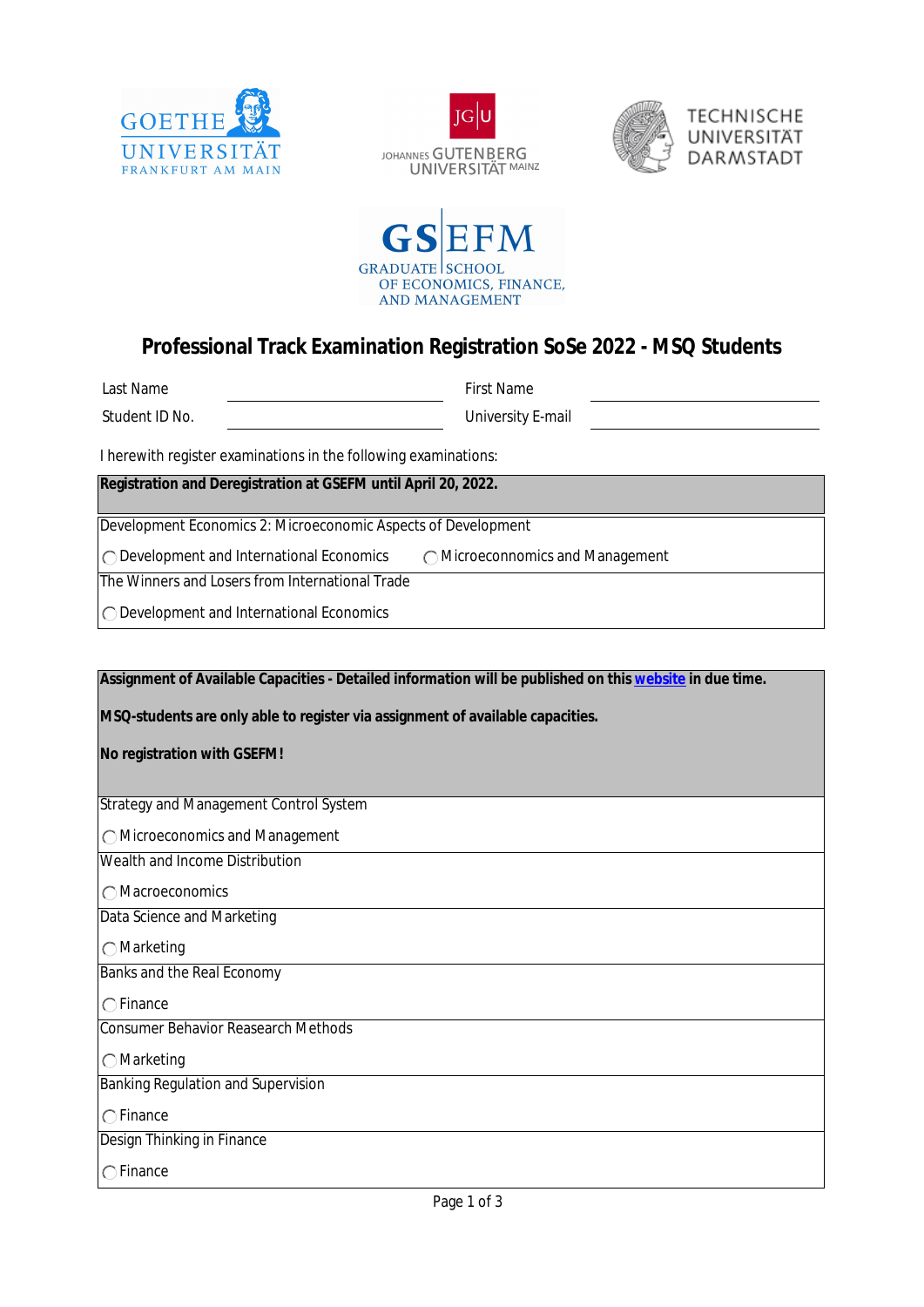| Advanced Investment and Pension Finance                         |  |
|-----------------------------------------------------------------|--|
| $\bigcap$ Finance                                               |  |
| Private Equity, Innovation, and Entrepreneurship                |  |
| $\bigcap$ Finance                                               |  |
| Economics of European Integration                               |  |
| ◯ Development and International Economics                       |  |
| Empirical Methods in Finance: Topics in Banking and Real Estate |  |
| $\bigcap$ Finance                                               |  |
| Advanced Management                                             |  |
| ◯ Microeconomics and Management                                 |  |
| <b>Advanced Asset Management</b>                                |  |
| $\bigcap$ Finance                                               |  |
| Application of Theory in Marketing                              |  |
| $\bigcirc$ Marketing                                            |  |
| <b>Digital Business Models</b>                                  |  |
| ◯ Microeconomics and Management                                 |  |

## **Registration at GSEFM until June 10, 2022. Deregistration at GSEFM until 1 week before the examination.**

| International Macroeconomics                                                      |                                 |  |
|-----------------------------------------------------------------------------------|---------------------------------|--|
| ◯ Macroeconomics                                                                  |                                 |  |
| <b>Advanced Empirical Asset Pricing</b>                                           |                                 |  |
| $\bigcap$ Finance                                                                 | $\bigcap$ Econometrics          |  |
| Asset and Liability Management in Insurance Companies                             |                                 |  |
| $\bigcap$ Finance                                                                 |                                 |  |
| Banking and Regulation                                                            |                                 |  |
| $\bigcap$ Finance                                                                 |                                 |  |
| <b>Advanced Behavioral Finance</b>                                                |                                 |  |
| $\bigcap$ Finance                                                                 |                                 |  |
| Banking in the New Normal - Understanding the Changes to Bank and Risk Management |                                 |  |
| $\bigcap$ Finance                                                                 | O Microeconomics and Management |  |
| Monetary Theory and Policy                                                        |                                 |  |
| ◯ Macroeconomics                                                                  |                                 |  |
| History of Economic theory: 19th and 20th Century                                 |                                 |  |
| <b>Macroeconomics</b>                                                             | ◯ Microeconomics and Management |  |